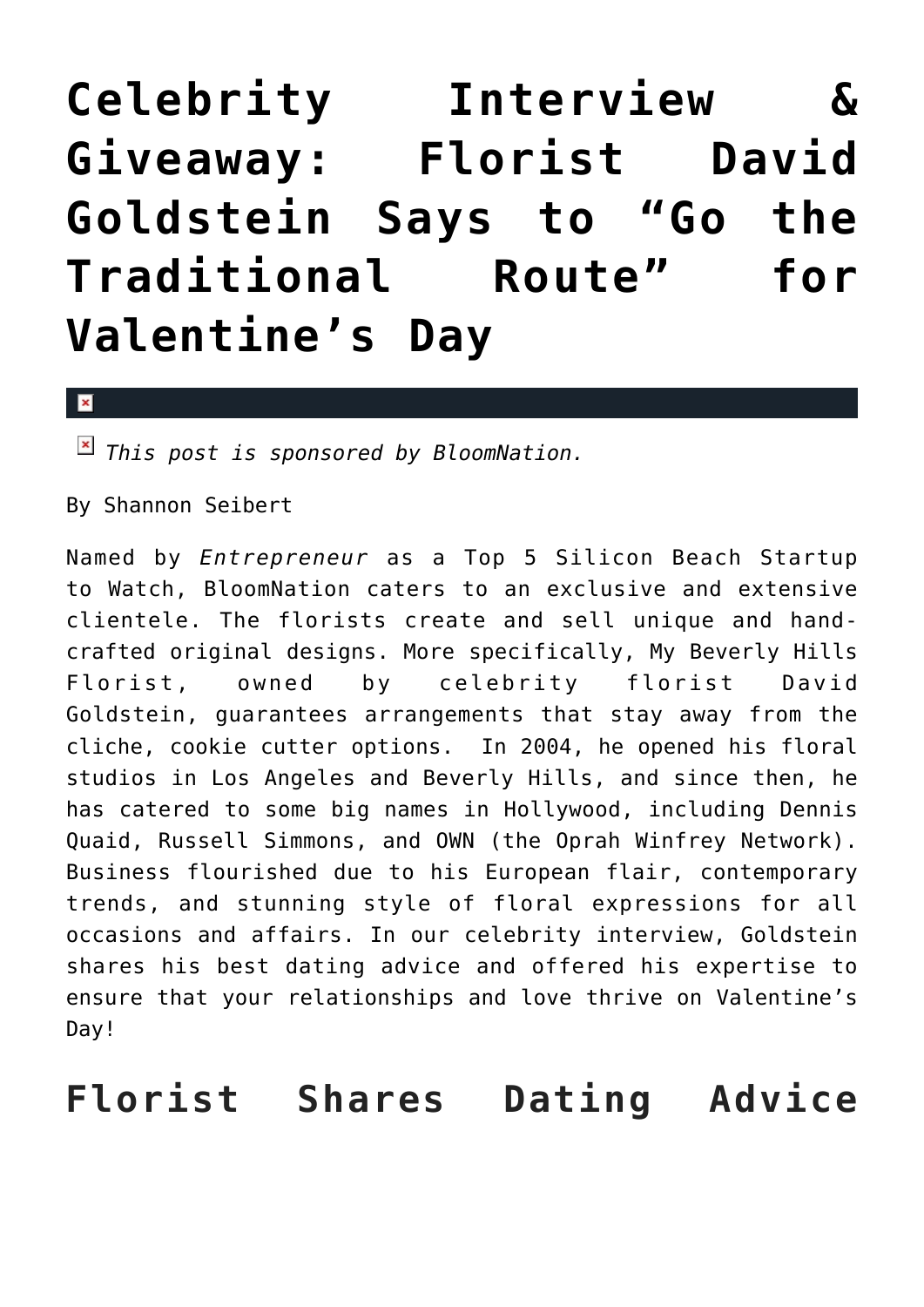## **in Celebrity Interview**

During the season of love, the floral industry is quite busy! There are a lot of criteria to consider when choosing what flowers to purchase, but there's one major focal point according to Goldstein. "People know about color," he says. "They know about reds, hot pinks, purples, and all of the other passionate colors. These are the colors of flowers that people are most likely to pick." For first dates, people tend to stick to light pinks and softer colors since they're generally safer. "And for new relationships, I would go for hot pinks, specifically peonies," the floral expert advises.

**Related Link:** [Expert Dating Advice: Valentine's Day Tips](http://cupidspulse.com/85814/expert-dating-advice-valentines-day-tips/)

For Valentine's Day, though, he recommends a time-honored flower: "Roses are very common, but they are always classy. The holiday is all about love , so I would definitely go the traditional route," he says.

If you're still struggling with making a decision, Goldstein encourages you to consider your loved one's personality and tastes. "Every flower, in my opinion, is beautiful, but everyone is different," he shares. "English garden roses are definitely my favorite because they're really hard to get your hands on."

The florist agrees that flowers are the go-to gift for women, but this begs the most important question of this celebrity interview: Do men want to receive flowers too? Goldstein thinks so! "Calalillies and darker colors are very manly," he reveals.

No matter what, go with your gut when selecting the perfect arrangement for your love. "Stay away from daisies and carnations," he says. "Otherwise, you can pick out any flower you want, and it will be appreciated."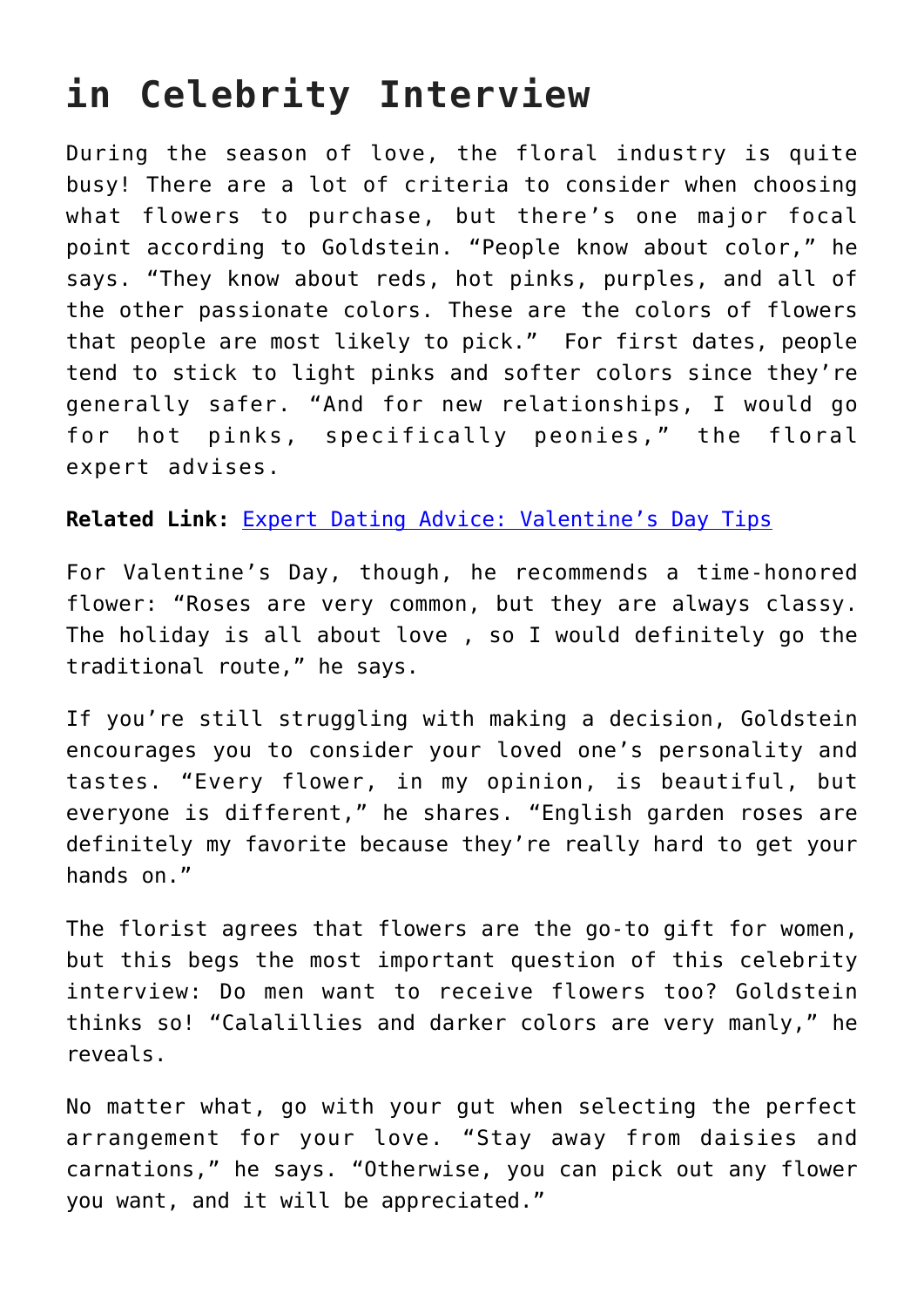## **What Flowers Do Celebrities Prefer?**

Being centered in Los Angeles and Beverly Hills has its perks, thanks to the many famous residents! This florist has covered a wide variety of events from celebrity weddings to baby showers, and some are more unusual than others. "I did the wedding for George Pajon Jr. of the Black Eyed Peas in Mexico," he excitedly reveals. "It was right after Valentine's Day, and we did thousands of red roses inside a cave!"

**Related Link:** [Former 'Bachelorette' Desiree Hartsock Shares](http://cupidspulse.com/85883/bachelorette-desiree-hartsock-celebrity-wedding-photos/) [Celebrity Wedding Photos](http://cupidspulse.com/85883/bachelorette-desiree-hartsock-celebrity-wedding-photos/)

It's no surprise that Goldstein prefers the one-of-akind events to the more traditional ones. "Large events are fun, but I personally like more unique occasions, like intimate parties," he explains. His newest project is for nearly 100 celebrities in the music and modeling industries. "Naomi Campbell might show up, and maybe Tyra Banks and Kim Kardashian too," he says about the super-exclusive event.

So what flowers do celebrities enjoy most? "They do a lot of white flowers, like gardenias, orchids, casablanca lilies, and peonies, which are rare," he shares. "We have a couple of celebrities who just don't do roses."

**GIVEAWAY ALERT: One lucky reader will receive a \$50 coupon code for BloomNation, just in time for Valentine's Day! To enter this giveaway, complete the form on our [Contact](http://cupidspulse.com/contact-cupid/) page. Please select Giveaways in the What Can We Help You With? dropdown and include "Bloom Nation Giveaway" as well as your address and phone number in the Your Message box. The giveaway ends on Tuesday, February 10th at 5 p.m. EST. Good luck!**

**This giveaway is now closed. Thank you to all who participated!**

*For more on David's work with BloomNation and My Beverly Hills*